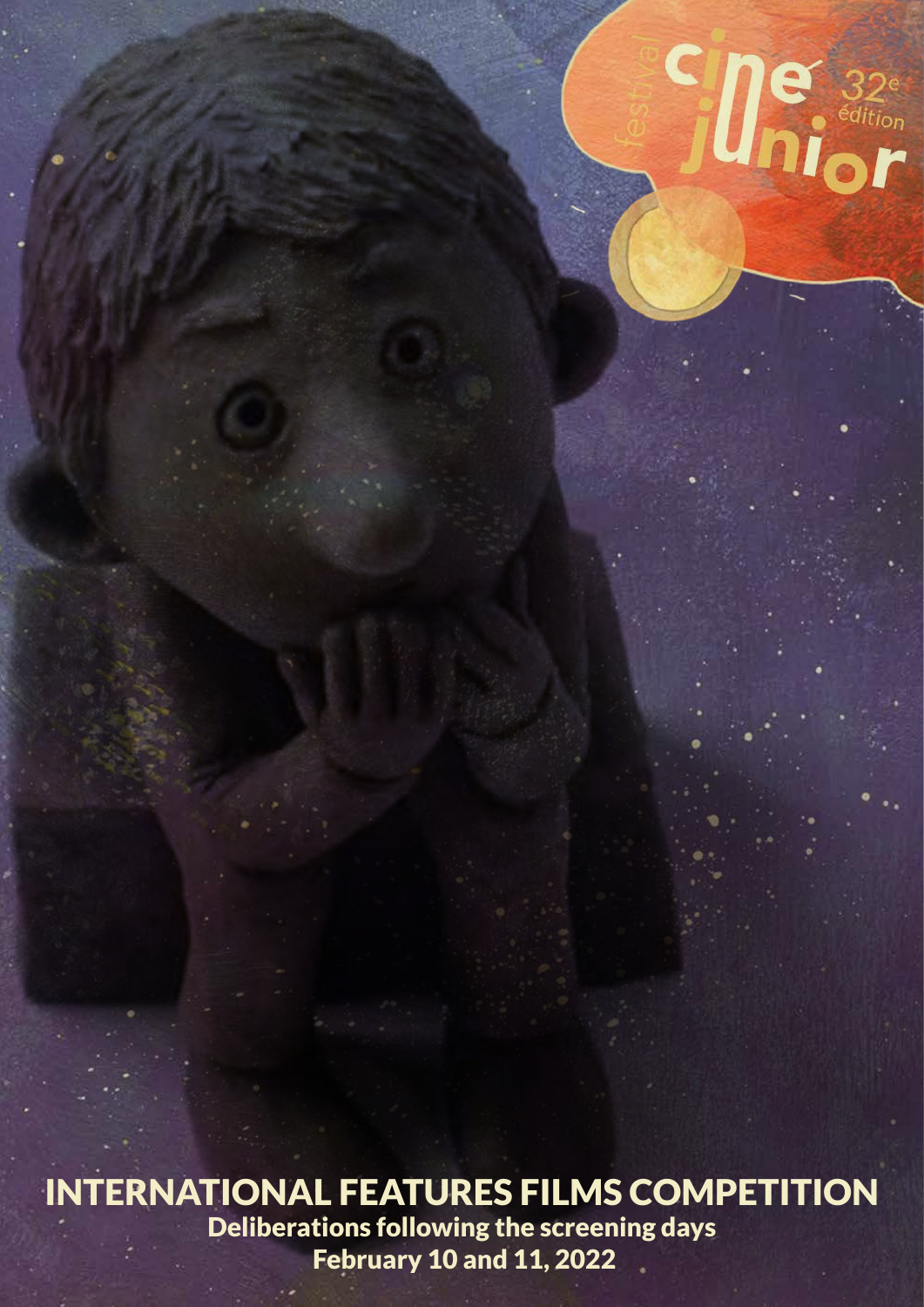# CINÉ JUNIOR AWARD CICAE AWARD





# FILMS COMPETITION

## BULADO By Eché Janga

Fiction / Curaçao, Netherlands / 2020 / 1h28 For 9 years old International Sales: Picture Tree International GmbH

*« We unanimously decided to award the CICAE 2022 prize to Buladó, a film directed by Eché Janga and cowritten by the filmmaker and Esther Duysker. Buladó portrays Kenza, an 11 year old girl, who is revealed to be a true warrior. We would like to salute the performance of Tiara Richards, who takes her first steps in the cinema and is a real eye-catcher. This film, with its exceptional photography, speaks of inter-generational relationships, spirituality, reconciliation, tender masculinity and valorises a territory not very visible in the world of cinema. We wish this film a long life»*

### **AYA** By Simon Coulibaly Gillard

This award helps towards distribution systematically informing the CICAE member cinemas, as an incentive for distribution companies to market the films discovered and in order to promote their circulation.

#### Jury :

 $\bullet$  4 000  $\epsilon$  are given by the festival to the French distributor of the film along with 2 300  $\epsilon$  worth in technical services are granted by Titra Film

> Émilie Nouveau, Director and programmer of the Studio des Ursulines in Paris

> Aurore Bosquet, Head of Young Audiences at Lux de Caen

> Marie Herny, Co-director and film programmer of the ABC Culture Center in Switzerland.

Fiction / Belgium, France / 2021 / 1h31 / VOSTF For 12 years old Distributor : The 25th Hour

*« We have chosen to reward this movie we all agreed on it's grace, the purity of it's direction and overall it's story. We wanted to give It our support mainly because it must make it's way to theatres considering it's deep sensoriality and it's stunning cinématography. It deserves a big screen, wich is the medium It has been made for in the first place. We hope that this award will help Aya to achieve this.»*

The Grand Jury, made up of film professionals, presents the winning film with the following awards:

• An original trophy designed by Pierre-Luc Granjon and granted by the festival is given to the director

#### Jury:

Clémence Perdrillat, Screenwriter Agathe Hassenforder, Casting Director Luc Cabassot, General Delegate of ACREAMP Pablo Pico, Composer Musician Ombline Ley, visual artist, musician, Director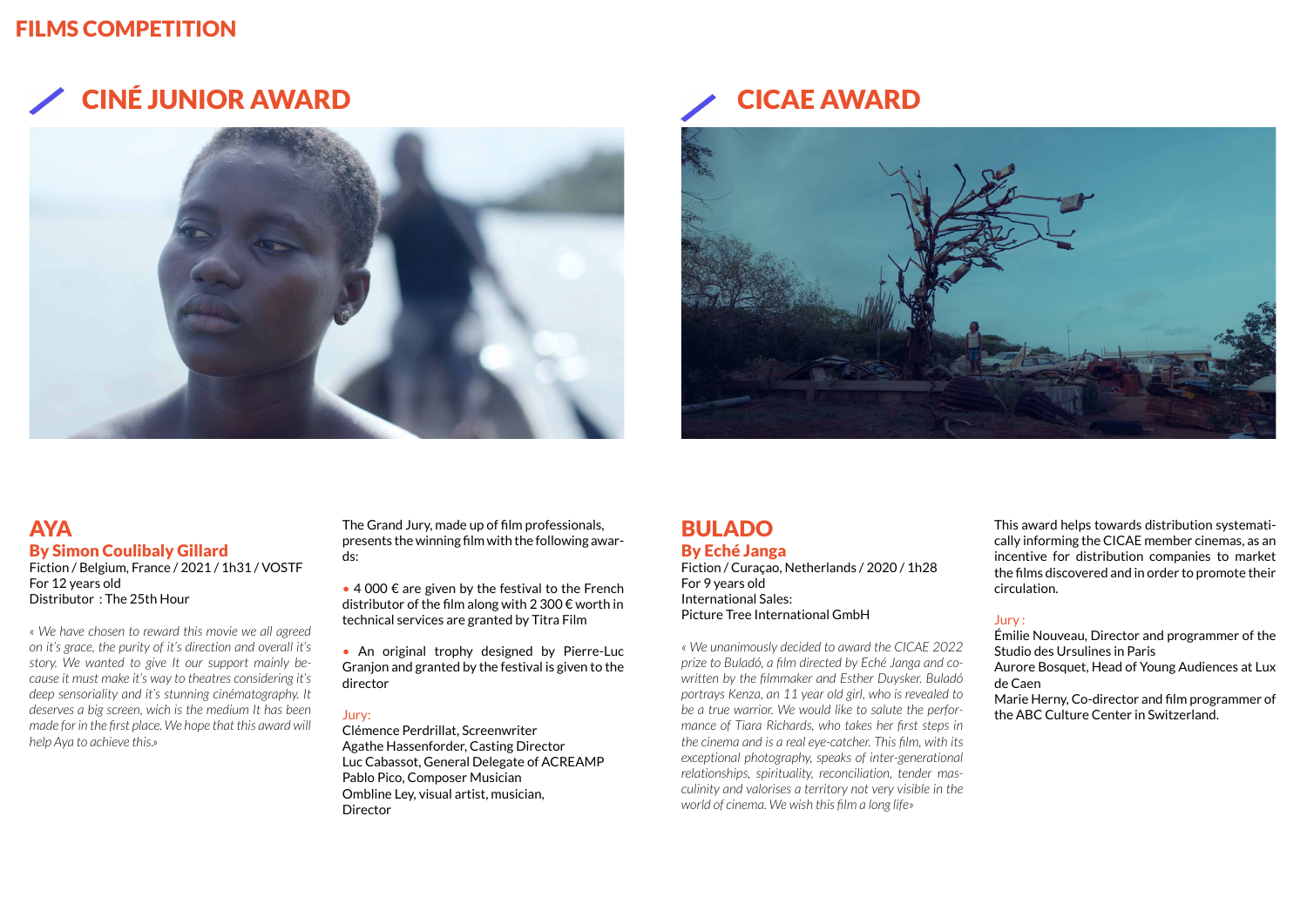

# ADAV AWARD STUDENT AWARDS



### AYA By Simon Coulibaly Gillard

Fiction / Belgium, France / 2021 / 1h31 / VOSTF For 12 years old Distributor : The 25th Hour

1 000 € are given by the ADAV to the French distributor of the film and a support for specific distribution in cultural and educational networks.

*«Our eyes were aligned more particularly on a small "pearl", a "jewel" in our opinion... A fiction film, but with a documentary look. A film captivating by its proximity to these characters. A "carnal" film. But also a film which speaks of a certain disappearance...of childhood, of a certain carelessness...and of a landscape, of a place of life...A film which speaks of departure or of the necessary movement...And a film not devoid of ecological and climatic concerns. In short, a film "that remains", which gently invades our heads and our emotions… The film which receives the ADAV prize this year is… AYA!"»*

#### Jury :

Cécile Texier, General Manager Corisande Bonnin, Deputy General Manager Elise Virot, Acquisition and distribution

### ASTEROID By Mehdi Hoseinivand Aalipour Fiction / Iran / 2021 / 1h18

For 9 years old Distributor : Irimage

*«The film that we have decided to award, (...) we reward it for having been able to show, in many facets, a singular childhood and its complex condition, located between several worlds. We reward it's ability to physically transcribe the reality of an unknown region, which reaches us both through the senses and through intelligence. We reward it's cinematographic language, its power of expression and clarity for a young audience, and it's clear and edifying form. We reward it's characters and their staging. Finally, we have chosen to distinguish this film also to give it the visibility it deserves and which is far from guaranteed outside of its country of production..»*

The student award made up of student jurors from Île-de-France and accompanied by Joséphine Lebard, journalist and Alex Masson, film critic and selector for festivals, awards the winning film an aid of 1000 € allocated by the festival.

#### Jury :

Jean Lesclauze, Sorbonne Nouvelle - Paris Nelly Medza, Paris-Est Créteil Thibaut Morand, Paris 8 - Saint-Denis Linh Ngo Thi Thuy, Paris Nanterre Clémentine Teboulle, Sciences Po Paris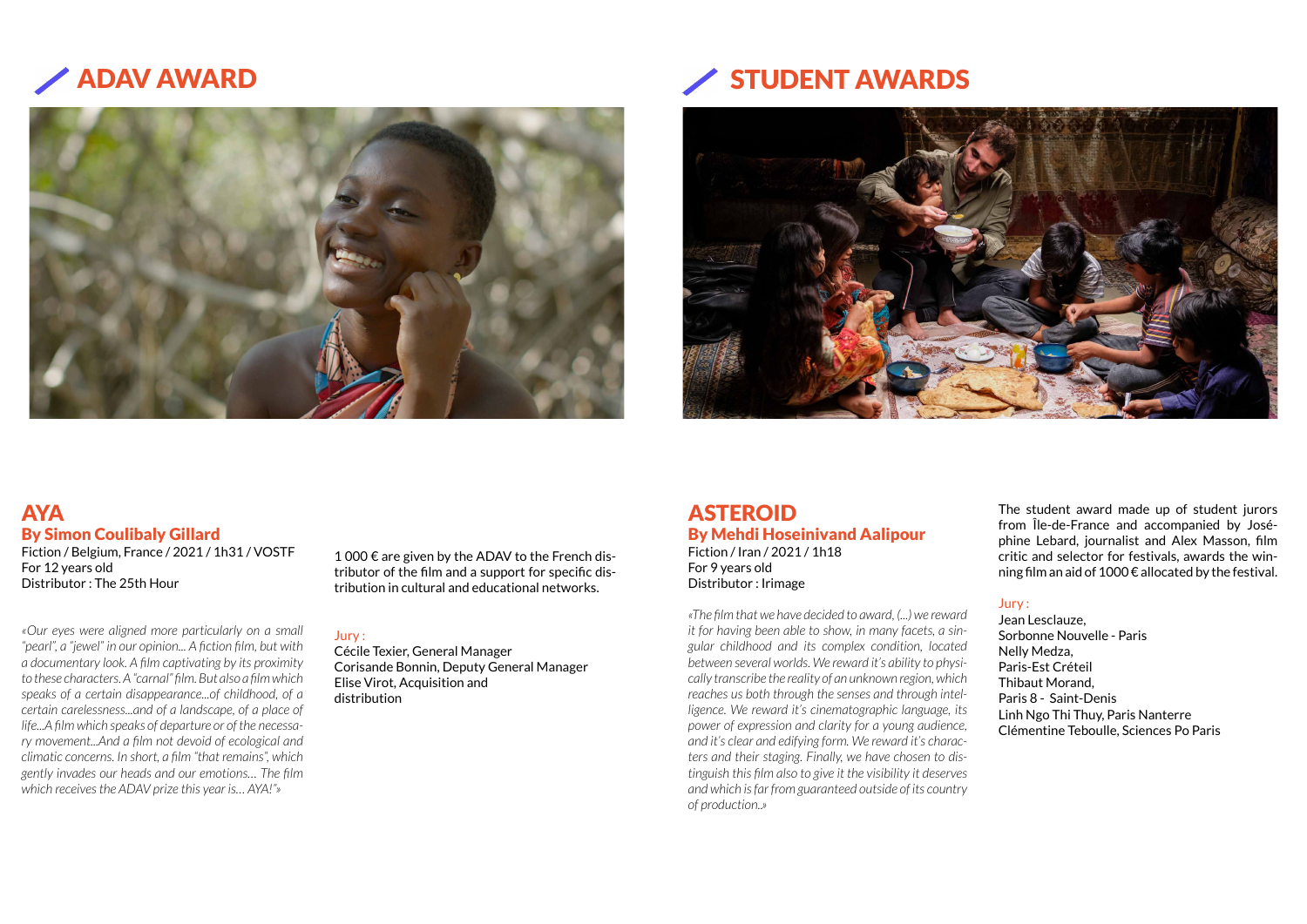# YOUTH JURIES AWARDS YOUTH JURIES AWARDS



## BULADO By Eché Janga

Fiction / Curaçao, Netherlands / 2020 / 1h28 For 9 years old International Sales: Picture Tree International GmbH

*« In Buladò we were impressed by the creativity. From the first shot, Kenza explains in voiceover that the wind embodies the invisible presence of her mother who, thus, dries her tears and caresses her skin. And thanks to the many tight shots on the movements of the curtains, the mobile, the horse's mane in slow motion, we share this feeling. This poetic dimension is also found in the magnificent landscapes of Curaçao, filmed in wide and sometimes zenithal shots. We were also sensitive to the link established by the director between the voluntary forgetting of the island's slavery past and the things left unsaid about death and the mother. Finally, we liked the scenes of rapprochement between Kenza and his grandfather because they universally question the question of the transmission of culture..»*

The five middle schools classes give to the winner an honorific award.

### Grade classe jury of :

Paul Klee - Thiais



A CHIARA By Jonas Carpignano Fiction / Italy / 2021 / 2h01 For 11 years old Distributor : Haut et Court

*«The story of this young girl whose life suddenly changed overwhelmed us. We identified with this complex and courageous heroine. We enjoyed seeing the world of the mafia in a different way, in the ordinary daily life of a family, and through her teenage eyes. The film immersed us in a rather destabilizing universe with permanent suspense, moments of tension and many nocturnal scenes. The realistic and raw staging allowed us to be immersed in this particular atmosphere.» Middle School Jean Macé*

*«This film made us enter a realistic world. We follow a character full of life. As the action progresses, we reflect on the good and the bad» Middle School Albert Schweitzer*



The five middle schools classes give to the winner an honorific award.

#### Grade classe jury of :

Jean Macé - Fontenay sous Bois Albert Schweitzer- Créteil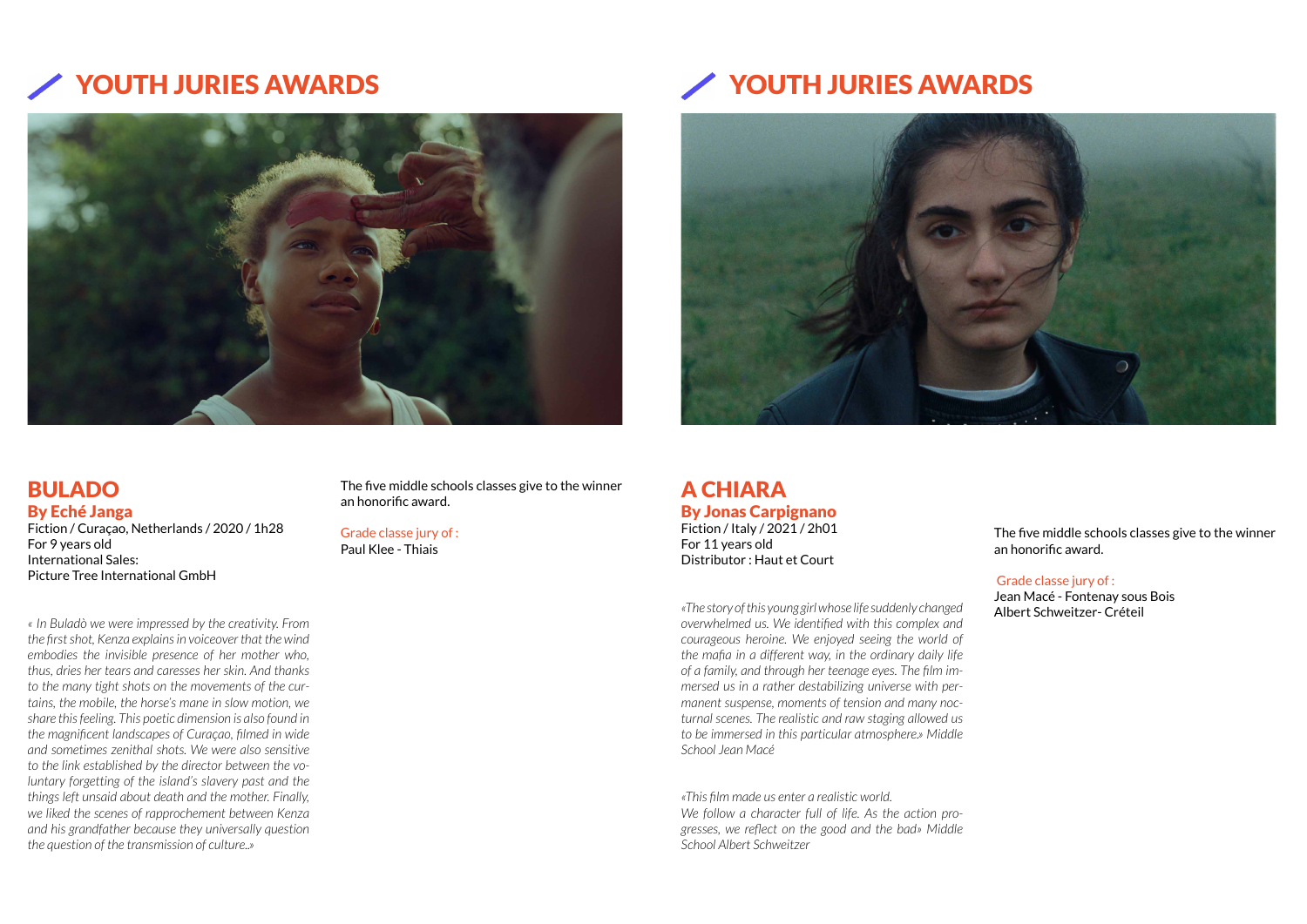# COMPETITION 2+



# YOUTH JURIES AWARDS INTERNATIONAL SHORT FILMS COMPETI-



# SOFTIE By Samuel Theis

Fiction / France / 2021 / 1h35 For 13 years old Distributor : Ad Vitam

*«The main points that led us to choose the award-winning film:*

*-The very realistic discovery of a very disadvantaged social environment.*

*-The taboo subjects discussed here are nevertheless adopted by our generation.*

*-The strength of non-professional actors and actresses surprised and touched us.*

*This is why, among other things, we award our joint prize to the impressive film*

*: Little Nature by Samuel Theis. » Middle Schools Josette et Maurice Audin, Pierre de Ronsard*

- UniversCiné buys the VOD rights of the four laureate short films for their VOD platform
- $\bullet$  400  $\epsilon$  are given by the festival to the director

*«We felt empathy for the character of Johnny. The director gave us some keys to understanding the film. We were sensitive to the story of these characters, very good performers, from a popular background and living in an industrial city marked by factory closures and unemployment.» Middle School Victo Hugo*

The five middle schools classes give to the winner an honorific award.

### Grade classe jury of :

Josette et Maurice Audin, - Vitry-sur-Seine Pierre de Ronsard - L'Haÿ-les-Roses Victor Hugo - Créteil

## LITTLE SNOWMAN By Aleksey Pochivalov

Animation / Russia / 2021 / 4 min / No Dialogue For 2 years old Distributor : Soyuzmultfilm film studio





### URSA – THE SONG OF THE NORTHERN LIGHTS De Natalia Malykhina

Animation / Norway / 2021 / 10 min / No Dialogue For 4 years old Distributor : Ulvenfilm